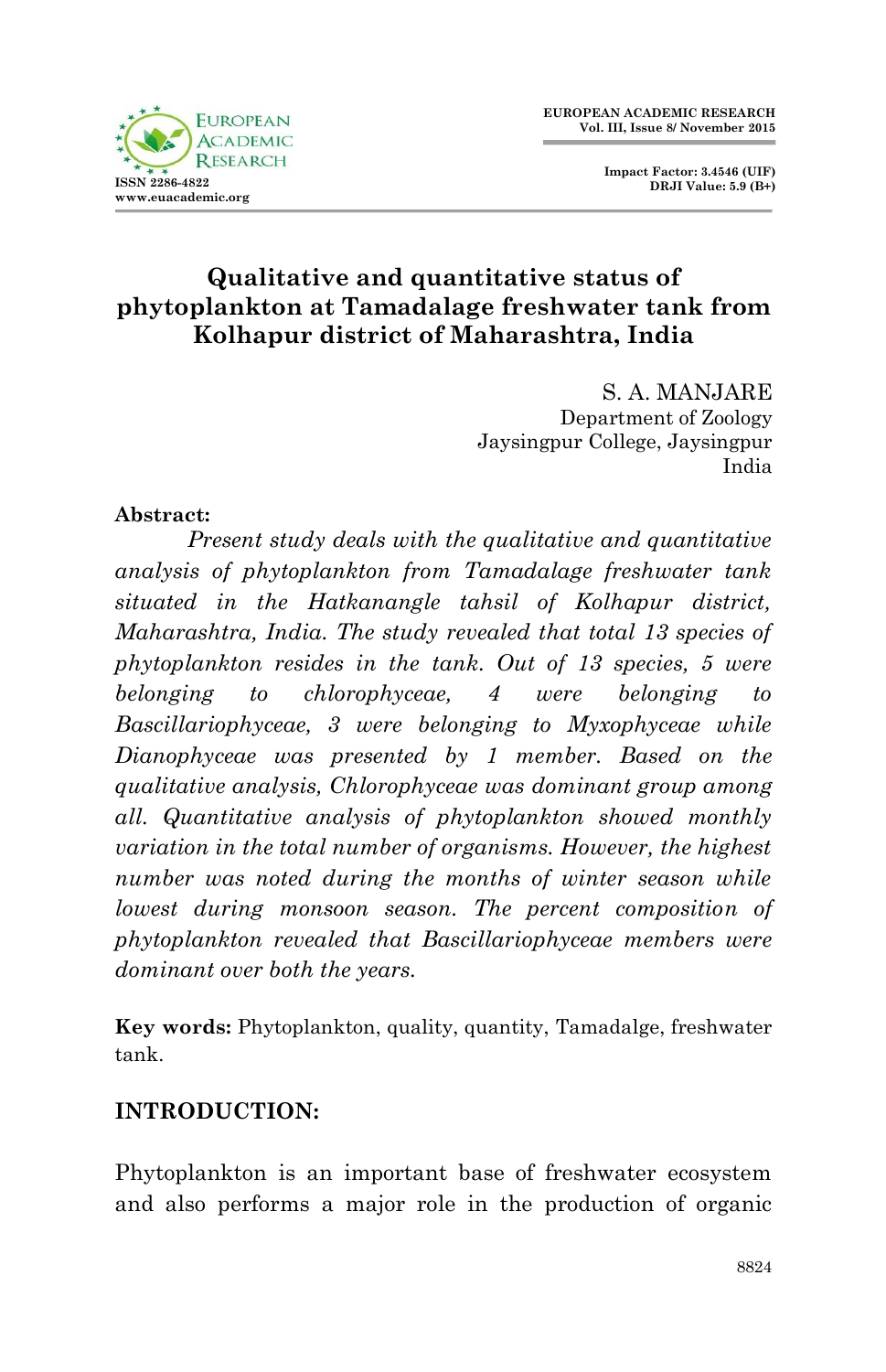matter. The presence of phytoplankton in any water body can lead to productive and sustainability of that water body. The assemblage in the form of composition and distribution is dependent on the physical, chemical and biological properties of water (Patil *et al., 2015*). Plankton is the most sensitive floating community which is being the first target of water pollution, thus any undesirable change in aquatic ecosystem affects diversity as well as biomass of this community. Phytoplankton are Autotrophs and belonging to first trophic level (Mondal *et al.,* 2014). Freshwater tanks, reservoirs, lakes, etc. have characterized by the presence of phytoplankton as producer organisms, without which the ecosystem is considered to be incomplete. These freshwater bodies are regarded as life supporting systems for millions of organisms. Among which phytoplankton are microscopic organisms only those prepare their own food. Population dynamics of these phytoplankton get influenced by many physic-chemical parameters of water. Nowa-days, anthropogenic activities exerting a great pressure on these freshwater sources to fulfill the need of water for drinking, agricultural and industrial use. Indeed, these water reservoirs become the site of drainage and sewage release, due to which physical and chemical parameters get altered, ultimately leading to decline in the floral and faunal diversity. Present attempt was made to know the phytoplankton diversity from Tamadalge freshwater tank. Various workers made an attempt to study the planktonic diversity over this area are Bhosale *et al.* (2010 a) and Bhosale *et al.* (2010 b)

### **MATERIALS AND METHODS:**

#### **Study Area:**

It is situated about 6 km west to Hatkanangle covering maximum area of about 121 ha.(300 acre) with average water spread area of about 6.5 ha. It was constructed in 1976 by Kolhapur Patbandhare mandal, Laghu Jalsinchan Vibhag,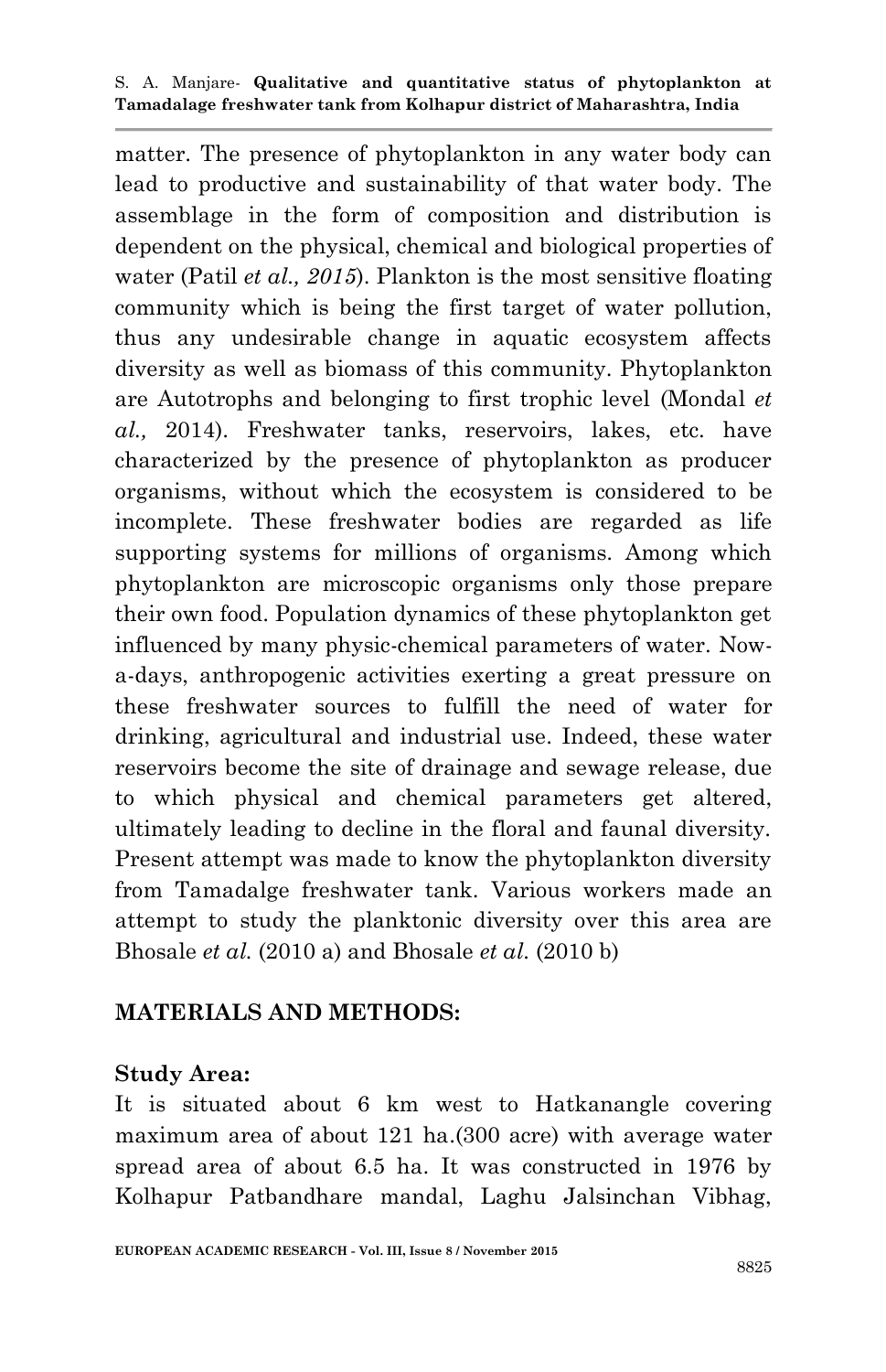Kolhapur. The local and other fishermen community primarily uses it as a source of drinking water and secondarily for fish production. It is auctioned on lease for the period of 3-5 years by Grampanchyat Tamdalge for fishery purpose. During the period of investigation Tamdalge tank was free of aquatic vegetation. It has only two inlets (sources) of rain water, both from hilly region. It has no other source of water. Thus exhibit more fluctuations in its water level. It was characterized by more anthropogenic activities and silt bottom and huge algal bloom throughout year. Molluscan fauna is absent in this tank.

### **PHYTOPLANKTON ANALYSIS:**

Present investigation is made between July 2011 and June 2013. The plankton samples were collected from four different sites of each tank fortnightly by using plankton net having mesh size of 50µ. The 100 liter water sample was filtered through the plankton net in 100ml sampling bottle attached to the plankton net. The collected plankton sample was preserved in 4% formalin. The qualitative and quantitative analysis of Phytoplankton was carried out in the laboratory with the help of Sedgwick- Rafter cell counting chamber. The samples were kept for setting for a period of 48 hrs. The phytoplankton and were identified as described by Needham and Needham (1962), Adoni *et al*. (1985), Michael (1984), Tonapi (1980), Trivedy and Goel (1987).

# **RESULT AND DISCUSSION:**

The seasonal variations in phytoplankton density were observed as maximum in winter season and minimum in monsoon. Comparatively, higher density of phytoplankton was recorded in winter and summer than the monsoon season. The qualitative analysis of phytoplankton belonging to four major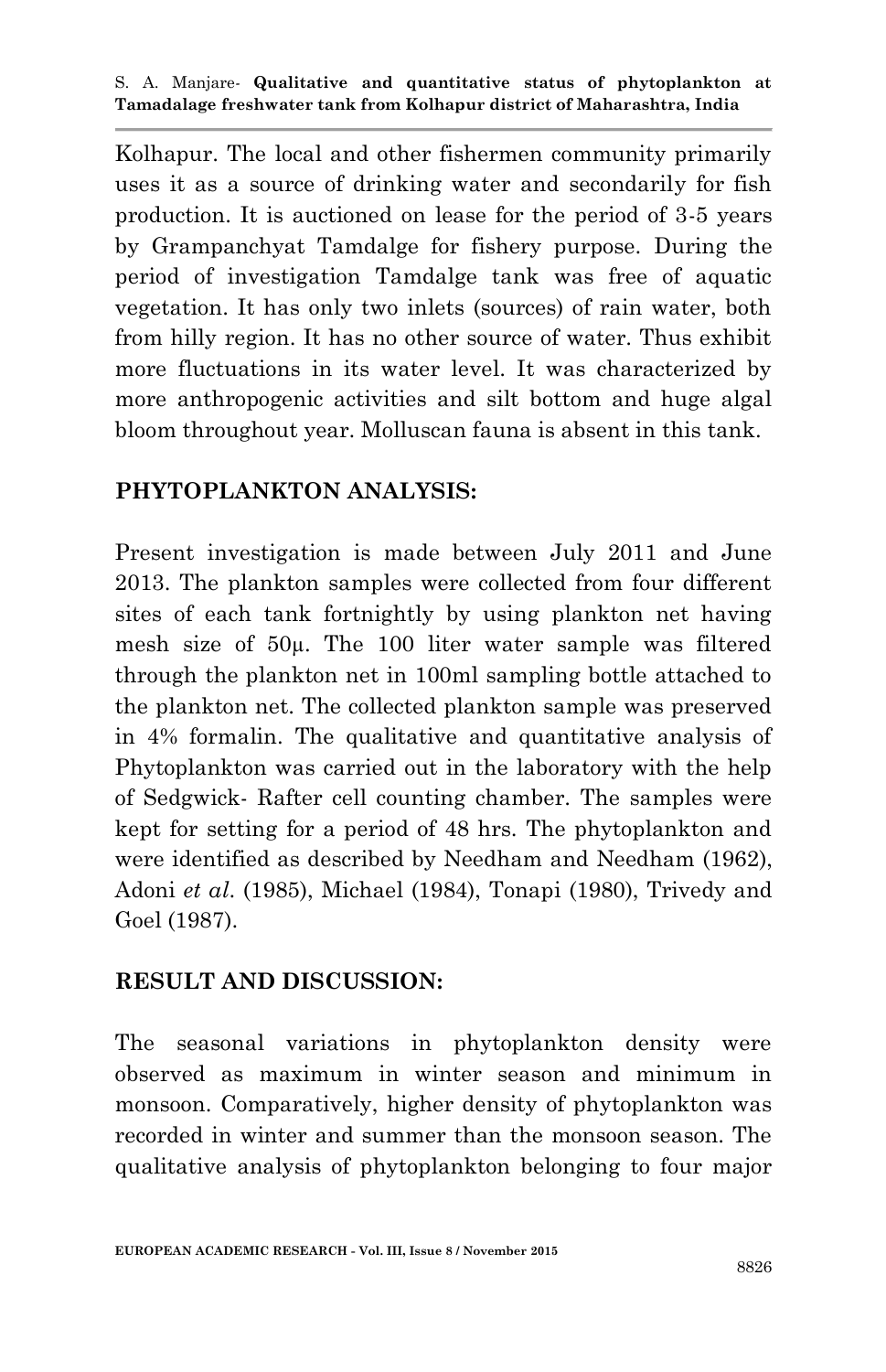groups such as Chlorophyceae, Bascillariophyceae, Myxophyceae and Euglenophyceae were identified.

Total thirteen species of phytoplankton, belonging to four orders and five families were recorded. During the study period 5 Chlorophyceae members, 4 members were belonging to Bascillariophyceae, 3 species were Myxophyceae and one species was of Dinophyceae. The Chlorophyceae member includes *Spirogyra*, *Hydrodyctyon, Oedogonium, Pediastrum*  and *Ankistrodesmus.* The Bascillariophyceae comprises *Coscinodiscus sp., Navicula, Cyclotella* and *Surirella,* among these former three were noted dominant. The Myxophyceae members were represented by *Nostoc, Anabaena,* and *Microcystis.* Among these *Nostoc* and *Anabaena* were observed as abundant in the plankton samples of these tanks. The only Dianophyceae member represented during study period was *Ceratium*.

The quantitative results for total number of phytoplankton during the year 2011 and 2012 are given in Figure 1. The total numbers of phytoplankton during 2011 were fluctuated from 1156 Unit/l to 3093 Unit/l. The numbers of planktons were lower in the month of August while higher in the month of February. The total number of planktons during 2012 were ranged between 1271 Units/l and 3595 Units/l. There was decline in the number of phytoplankton in the month of August while incline in the month of January. The study revealed that the total number of phytoplankton were declined in the months of monsoon due to increased water level and decreased transparency. Low light may also be another cause for the decrease in the level of planktons during monsoon season. There was incline in the number of phytoplankton during the months of winter season might be due to clear water transparency, intense sunlight and increased light penetration. Monthly variation of plankton with reference to classes in noted in the Figure 2 and Figure 3. The numbers of Chlorophyceae members were fluctuated from 188 Units/l to 1198 Units/l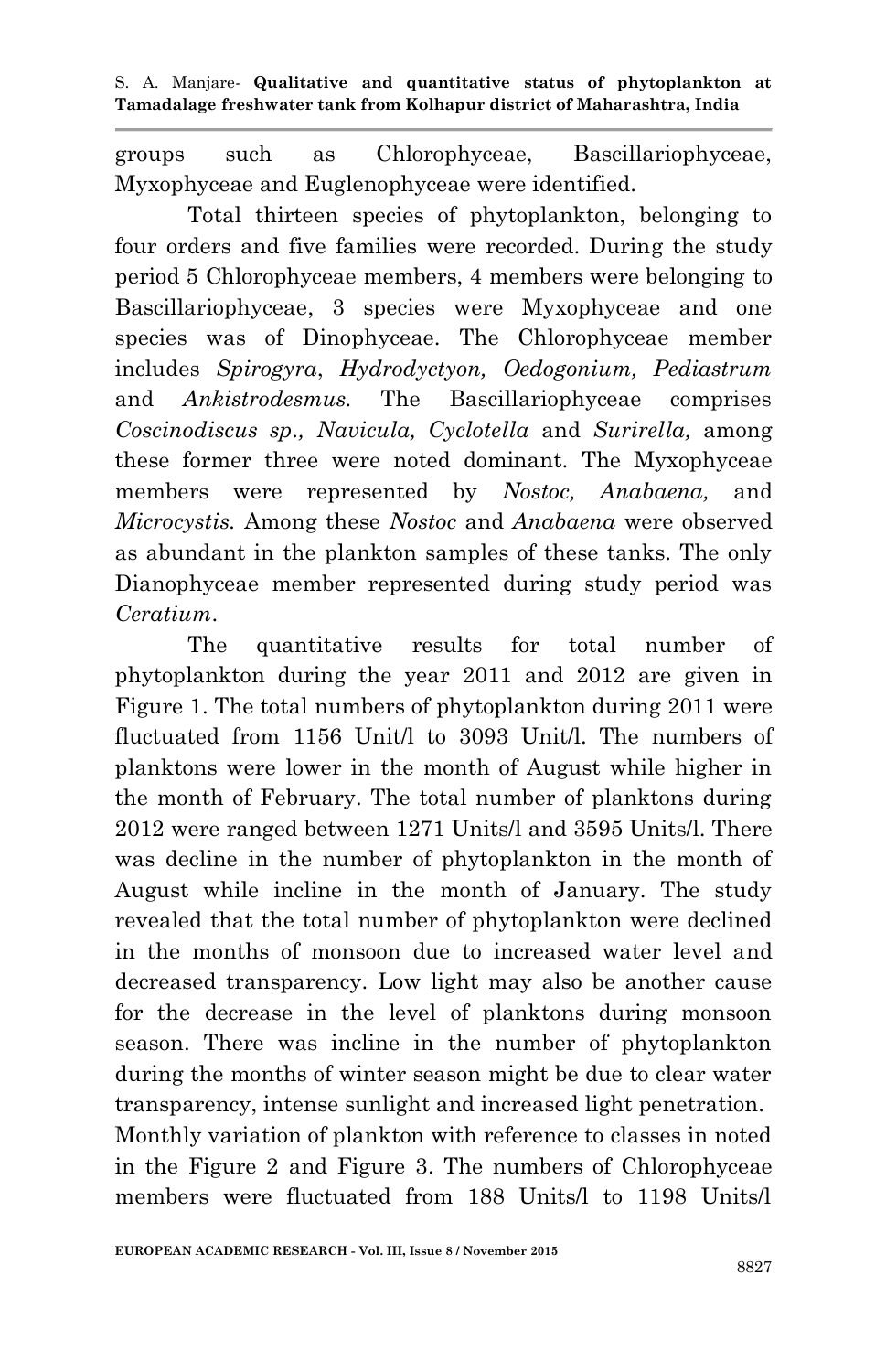during the year 2011 while during 2012, members of Chlorophyceae were fluctuated from 194 Units/l to 1435 Units/l. There was decline of Chlorophyceae members in the month of August during both the years while the maximum Chlorophyceae members were noted in the month of February and January during the year 2011 and 2012 respectively.

Monthly variation of plankton with reference to classes in noted in the Figure 2 and Figure 3. The numbers of Bascillarophyceae members were fluctuated from 0 Units/l to 1474 Units/l during the year 2011 while during 2012, members of Bascillarophyceae were fluctuated from 0 Units/l to 1658 Units/l. There was decline of Bascillarophyceae members in the month of August and July-August during 2011 and 2012 respectively while the maximum Bascillarophyceae members were noted in the month of February during both the years.

Monthly variation of plankton with reference to classes in noted in the Figure 2 and Figure 3. The numbers of Myxophyceae members were fluctuated from 0 Units/l to 1002 Units/l during the year 2011 while during 2012, members of Myxophyceae were fluctuated from 0 Units/l to 1140 Units/l. There was decrease of Myxophyceae members in the month of December during both the years while the maximum Myxophyceae members were noted in the month of July during both the years.

The total composition of planktons includes the members of Chlorophyceae, Bascillarophyceae and Myxophyceae. The total composition of the planktons (Figure 4 and 5) revealed that Bascillarophyceae was a noted dominant during both the years with holding percentage of 37.98% and 38.55% during 2011 and 2012 respectively. The Bascillarophyceae was followed by Chlorophyceae and the total composition of this group indicated by 37.72% and 36.78% during 2011 and 2012 respectively. The percent composition of Chlorophyceae members during the year 2011 was noted parallel with Bascillarophyceae members. The percent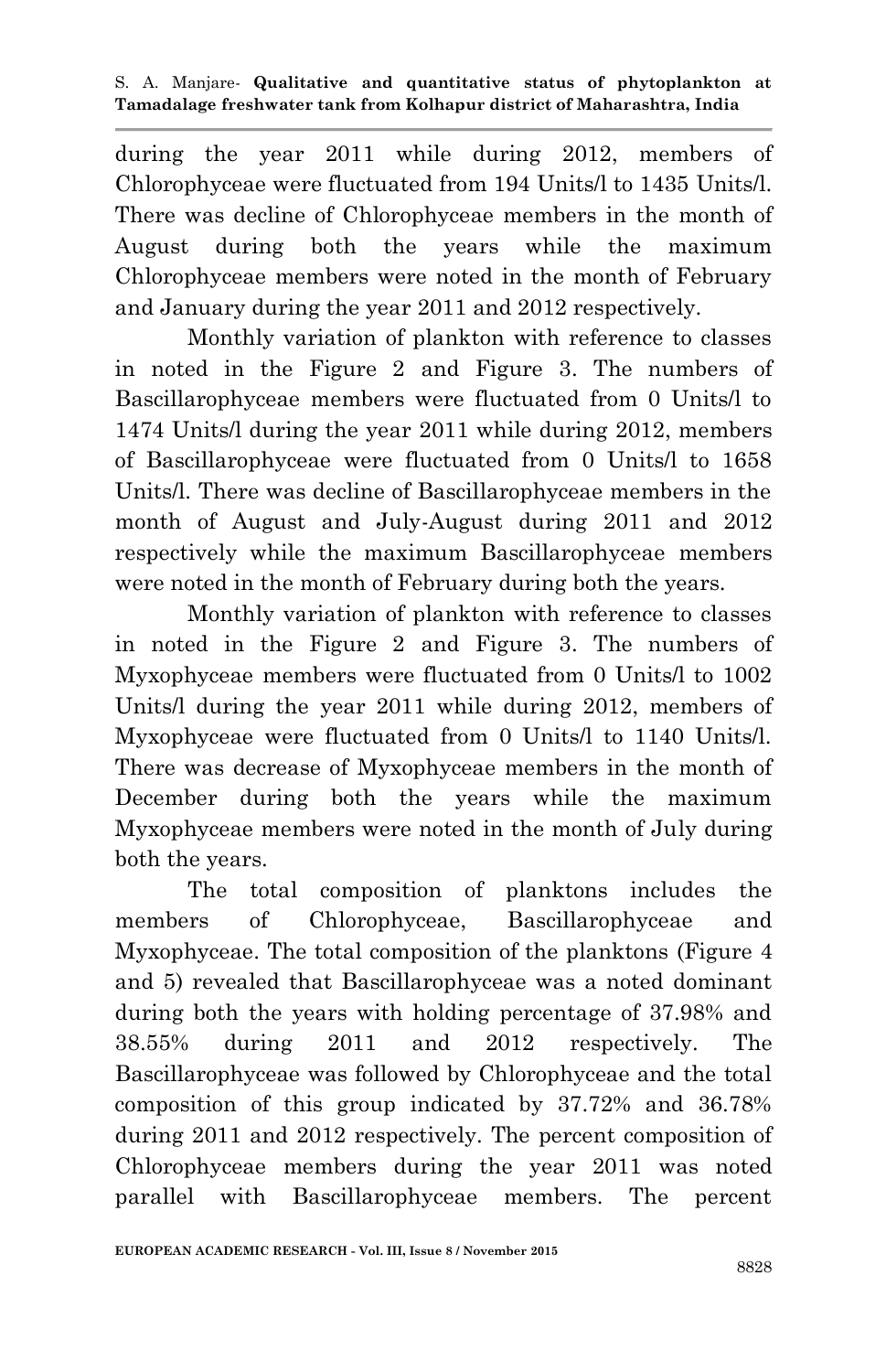composition of Myxophyceae in lower among other groups and it holds 25.29% during the year 2011 and 24.65% during the year 2012.

Anitha and Singara found phytoplanktons belonging from classes Chlorophyceae, Bacillariophyceae, Cyanophyceae and Euglenophyceae during July 1999 to June 2001 from Lower Manar Dam and Kakatiya canal, Karimnagar, Andhra Pradesh, India.

The population condition was stable during the months of April and May. The density slowly declined during June and the lowest value was observed during the month of July 2011 and 2012. In the present study, the phytoplankton production was coinciding with the optimum water depth of 1 m. This is an agreement with the earlier works of Sukumaran and Das (2001) in some freshwater reservoir of Karnataka.

# **CONCLUSION:**

The present study can be concluded that the qualitative status of phytoplankton was medium rich while the quantitatively it is rich. Seasonal variations in total number of planktons were noted and found that the winter season was favourable season for the growth and development of phytoplankton.

### **REFERENCES:**

- Anitha U. Devi and Singara M.A. Charya, Phytoplankton in Lower Manar Dam and Kakatiya Canal, Karimnagar, Andhra Pradesh, *Nat. Environ. Pol. Technol.*, 6(4), 643- 648, (2007).
- Bhosale Leela J., S. M. Patil, Surekha N. Dhumal and S. S. Sathe (2010 a). Occurrence of phytoplankton in the water bodies of MirajTaluka of Maharashtra. *The Ecoscan.* 4(1): 73-76.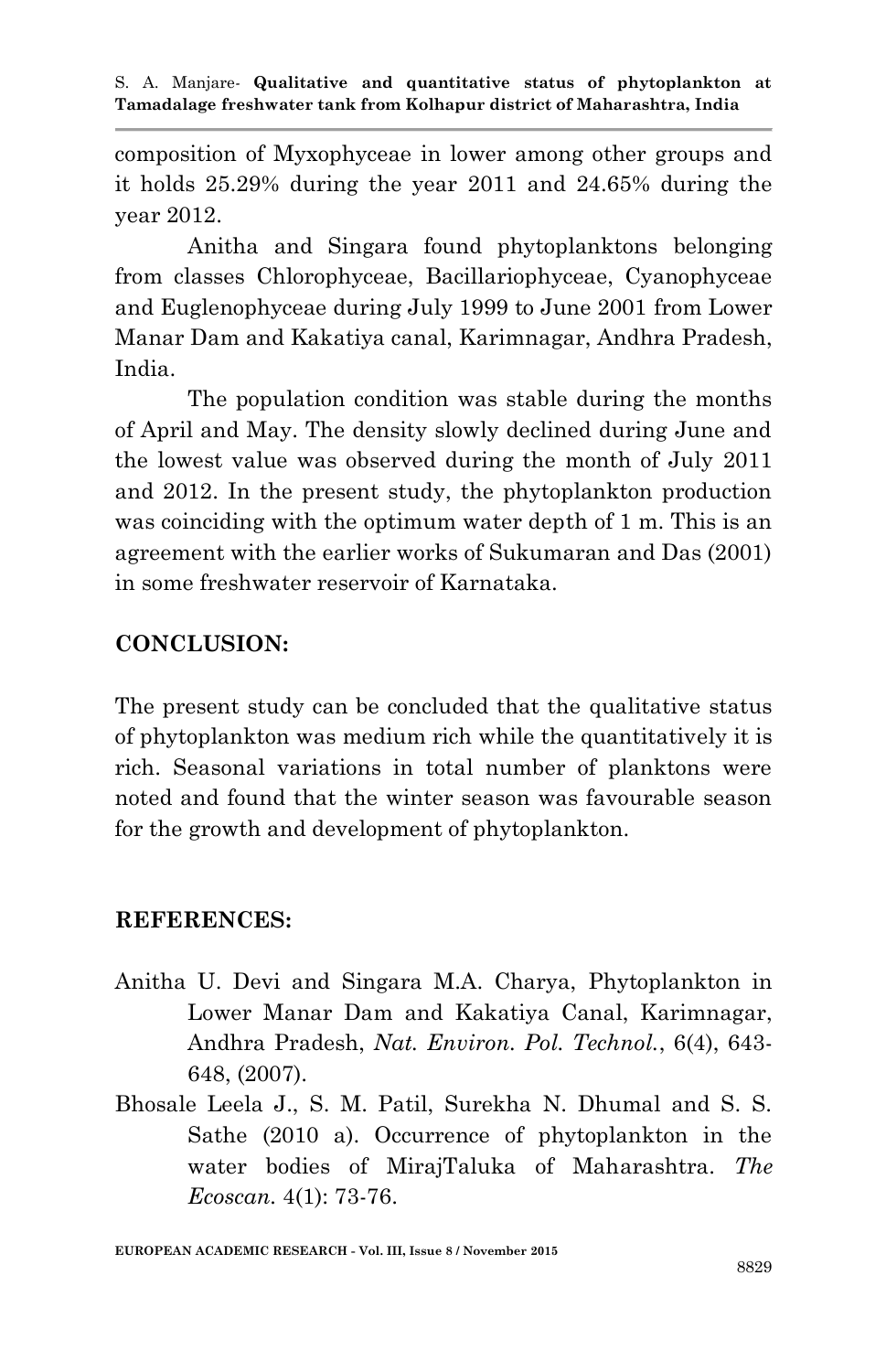- Leela J. Bhosale, Surekha N. Dhumal and Anjali B. Sabale (2010 b). Phytoplankton diversity of in four lakes of Satara District, Maharashtra state. *The Ecoscan.* 5(3): 449-454.
- Sachinkumar R. Patil, S.S. Patil and T. V. Sathe (2015). Occurrence of phytoplankton in major freshwater bodies of Ajara tahsil, Kolhapur district (MS), *India. Asian Academic Research Journal of Multidisciplinary,* 1 (31): 35-45.
- Sukumaran, P.K. and A.K. Das: Distribution of plankton in some freshwater reservoirs of Karnataka. J. Inland. Fish. Soc. India, 33, 29-36 (2001).
- Needham, J. G. and Needham, P. R. (1962). A guide to freshwater biology. Holden Day Ins., San Francisco (USA). PP. 108.
- Adoni, A. D., Gulwant, J, Chourasia,S. K., Vaidya,A.K., Yadav,M. and Verma ,H.G.(1985). Work book of Limnology, Prabha Publishers, C-10, Gour Nagar, Sagar (India).
- Michael, R. G. (1984). Ecological methods for laboratory and field investigations. Tata McGraw Hill publishing Company Ltd. New Delhi. PP. 4-11.
- Tonapi, G. T. (1980). Freshwater animals of India an ecological approach. Oxford and IBH Publishing Company, New Delhi. PP 314-315.
- Trivedy, R. K., Goel, P. K. and Trisal, C. L. (1987). Practical methods in ecology and environmental science.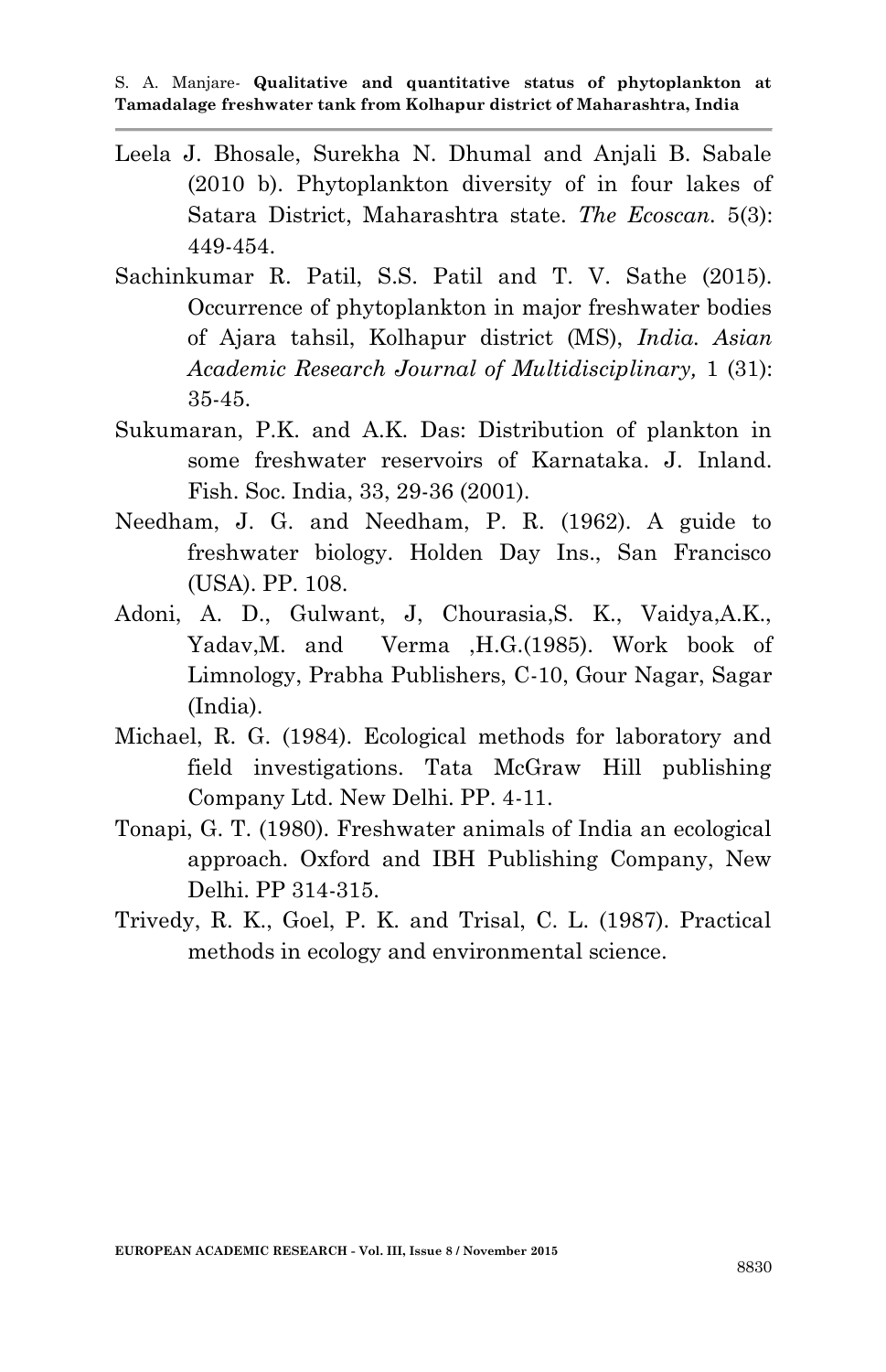



**Figure 1: Monthly variation of phytoplankton in Tamadalge tank**



**Figure 2: Population dynamics of phytoplankton with reference to groups in Tamadalge tank during 2011**



**Figure 3: Population dynamics of phytoplankton with reference to groups in Tamadalge tank during 2012**